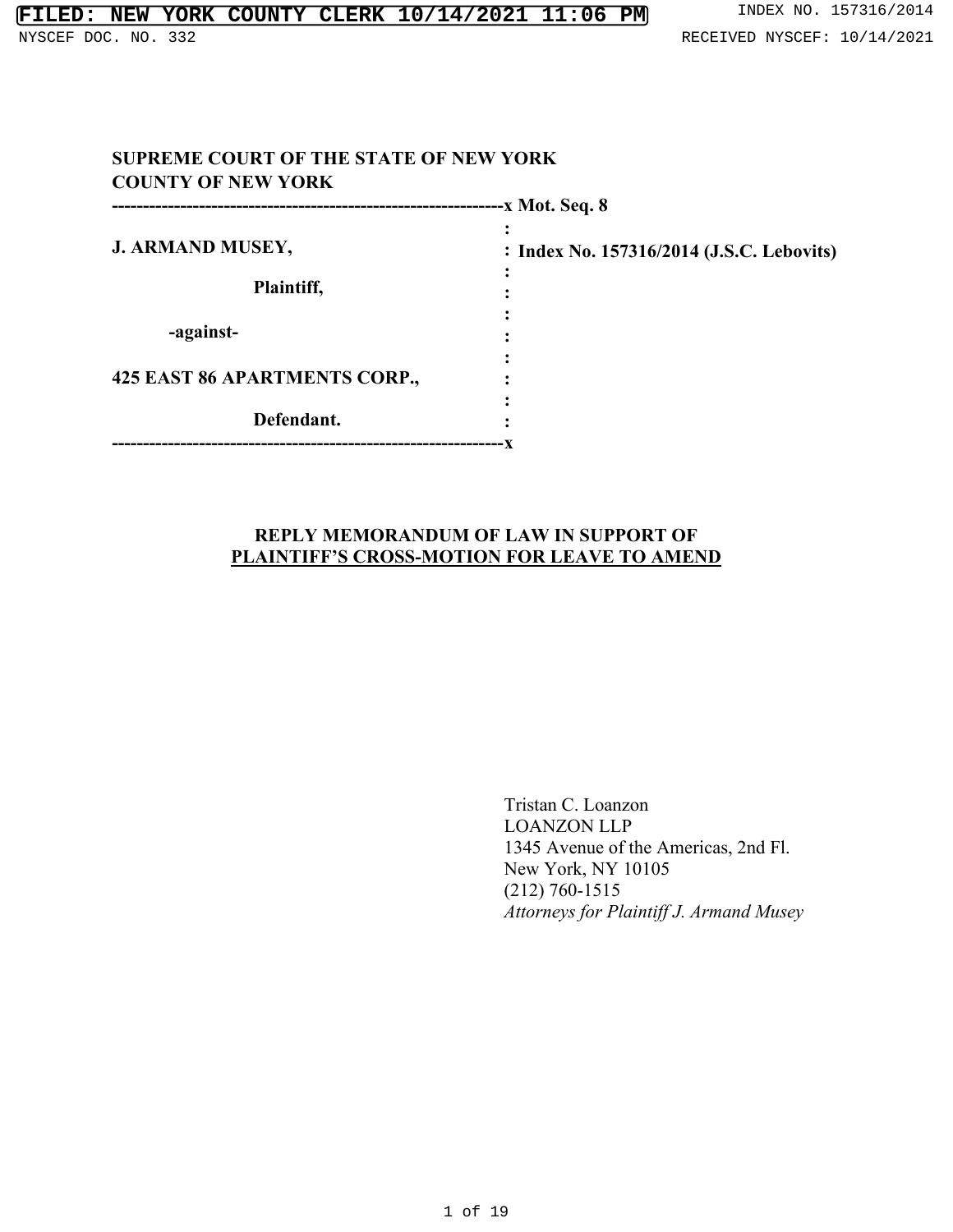# **FILED: NEW YORK COUNTY CLERK 10/14/2021 11:06 PM** INDEX NO. 157316/2014

# **TABLE OF CONTENTS**

|             | POINT I: PLAINTIFF SHOULD BE GIVEN LEAVE TO FURTHER<br>AMEND HIS COMPLAINT IN THE FORM OF THE SECOND                               |  |  |  |
|-------------|------------------------------------------------------------------------------------------------------------------------------------|--|--|--|
|             | A. The first cause of action has been resolved because Defendant                                                                   |  |  |  |
|             | B. The second cause of action has NOT been rendered moot3                                                                          |  |  |  |
|             | C. The third cause of action for breach of implied covenant of good faith                                                          |  |  |  |
| (i)         | The Co-op withheld from Plaintiff information about the roof<br>membrane that would have allowed Plaintiff to submit a design plan |  |  |  |
| (ii)        | The Co-op takes the position that Plaintiff is in default of<br>the lease and owes attorney's fees, but refuses to disclose that   |  |  |  |
| (iii)       | The SAC has sufficiently alleged that Defendant deceived<br>Plaintiff about the existence of a warranty for the roof membrane6     |  |  |  |
| (iv)        | Defendant has unreasonably denied approval of Plaintiff's<br>design plans for the terrace, which required Plaintiff to incur       |  |  |  |
| (v)<br>(vi) | Paragraph 29(a) of the Lease does not preclude the claim                                                                           |  |  |  |
|             | POINT II: PLAINTIFF'S MOTION FOR LEAVE TO AMEND                                                                                    |  |  |  |
|             | A. Counsel properly entered its appearance on behalf of Plaintiff<br>with the filing of the amended complaint so its submissions   |  |  |  |
|             | B. Plaintiff has presented a reasonable explanation for the delay<br>in amending the complaint and defendant has not been          |  |  |  |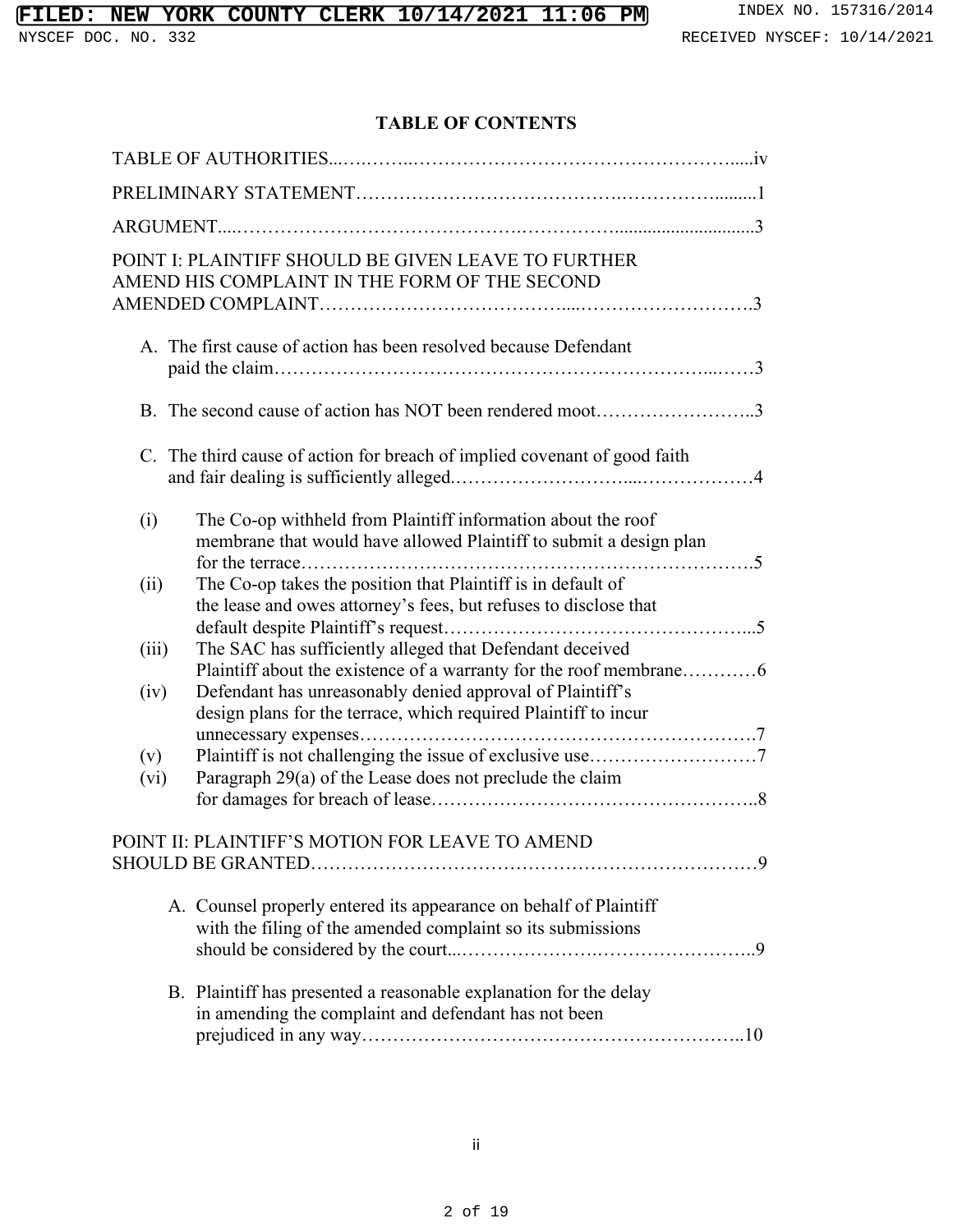| C. Plaintiff's claims have merit: this court has granted leave to<br>plead a breach of contract claim for Defendant's alleged |
|-------------------------------------------------------------------------------------------------------------------------------|
|                                                                                                                               |
| D. Defendant offers a slippery slope fallacy to not only<br>oppose Plaintiff's cross-motion but to immunize itself            |
|                                                                                                                               |
|                                                                                                                               |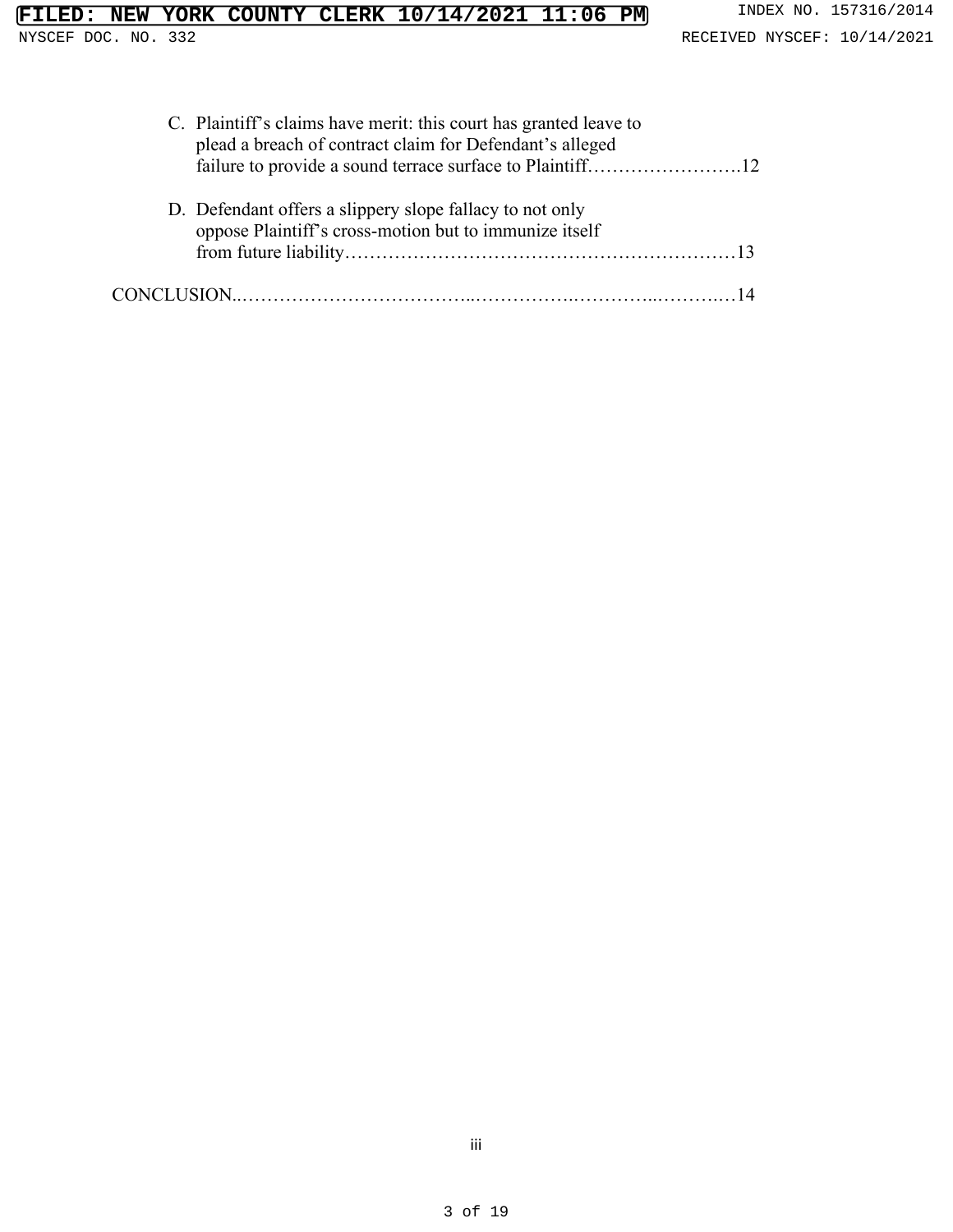# **TABLE OF AUTHORITIES**

Cases

| Café Lughnasa Inc. v. A & R Kalimian LLC, 176 A.D.3d 523, 523 (1st Dep't 2019) 11                    |  |
|------------------------------------------------------------------------------------------------------|--|
|                                                                                                      |  |
|                                                                                                      |  |
| Jacobson v. McNeil Consumer & Specialty Pharms., 68 A.D.3d 652,                                      |  |
|                                                                                                      |  |
|                                                                                                      |  |
| Sutton Apts. Corp. v. Bradhurst 100 Dev. LLC, 160 A.D.3d 508, 509-10 (1 <sup>st</sup> Dep't 2018) 11 |  |

Treatises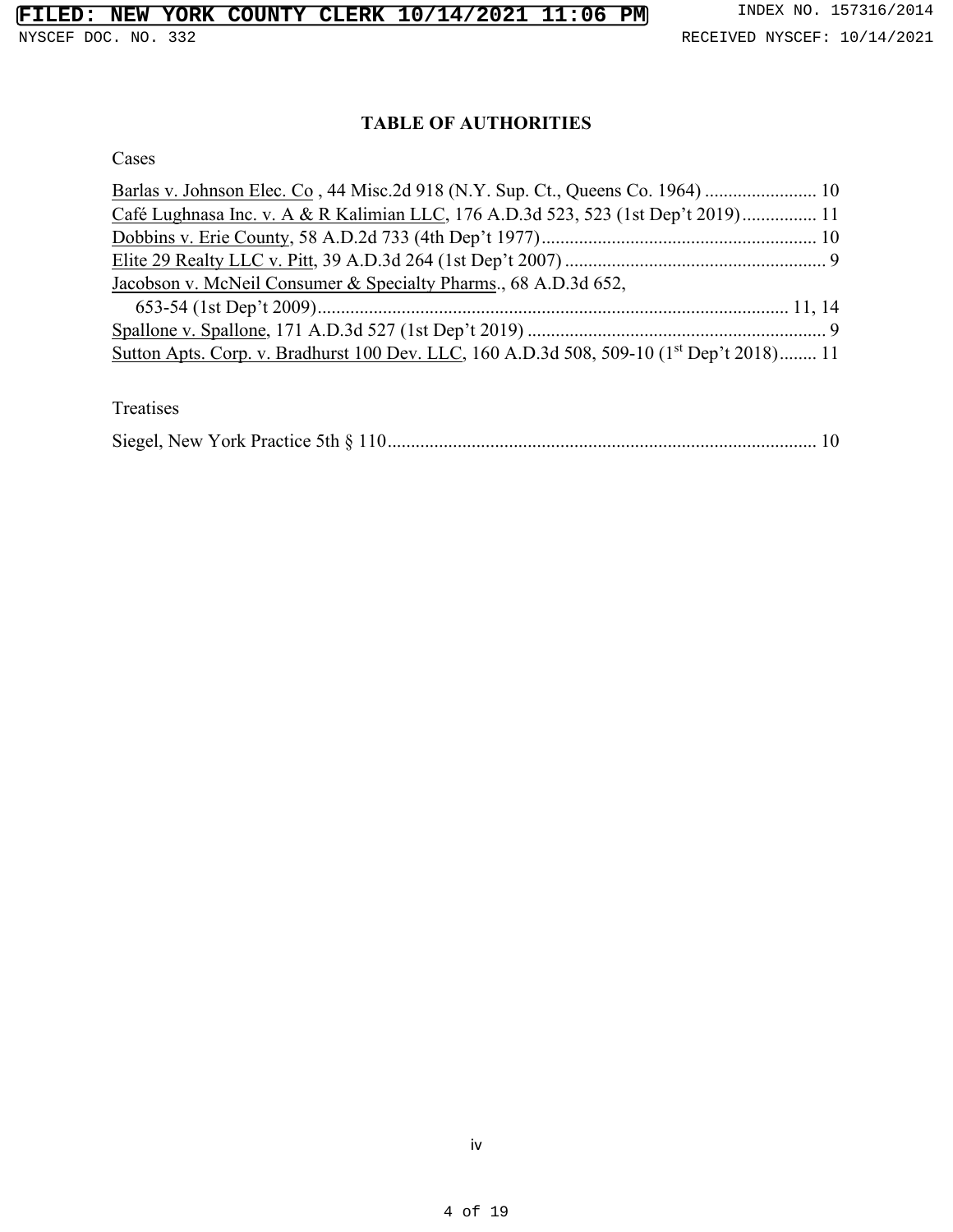| <b>SUPREME COURT OF THE STATE OF NEW YORK</b><br><b>COUNTY OF NEW YORK</b>  |                                           |
|-----------------------------------------------------------------------------|-------------------------------------------|
| <b>J. ARMAND MUSEY,</b>                                                     | : Index No. 157316/2014 (J.S.C. Lebovits) |
| Plaintiff,                                                                  |                                           |
| -against-                                                                   | $\cdot$ Motion Seq. 8                     |
| 425 EAST 86 APARTMENTS CORP.,                                               |                                           |
| Defendant.<br>----------------------------<br>----------------------------- |                                           |

## **REPLY MEMORANDUM OF LAW IN SUPPORT OF PLAINTIFF'S CROSS-MOTION FOR LEAVE TO AMEND**

Plaintiff J. Armand Musey, by his attorney, submits this memorandum of law in support of Plaintiff's cross-motion for leave to amend.

## **PRELIMINARY STATEMENT**

The proposed [Second Amended Complaint](https://iapps.courts.state.ny.us/nyscef/ViewDocument?docIndex=uXsPI1QC2e9xesAc4jJInQ==) ("SAC") contains two causes of action: one for breach of lease and the other for breach of the implied covenant of good faith and fair dealing.<sup>[1](#page-4-0)</sup> The first was approved by the court in its June 21, 2019 D&O. The SAC contains updated procedural history and facts that occurred after January 2019 (the date when the proposed amended complaint ("PAC") was submitted to the court). The second claim for breach of implied covenant of good faith and fair dealing was not in the PAC, but the second claim does not allege new facts because it arose from the same transactions and occurrences. The [First Amended Complaint](https://iapps.courts.state.ny.us/nyscef/ViewDocument?docIndex=x4VOjcWUeM9SHyQlpBHdLg==) was filed on July 27, 2021, concededly, two years after the June 2019 D&O. As explained in Musey Reply Affidavit [\(NYSCEF Doc. # 309\)](https://iapps.courts.state.ny.us/nyscef/ViewDocument?docIndex=pnpHErdYkNm6auSKE6mESQ==), the two-year delay is the result of health issues, the Covid-19 pandemic, motion practice and settlement negotiations. The proposed SAC sufficiently states

<span id="page-4-0"></span><sup>&</sup>lt;sup>1</sup> The two claims are also found in the First Amended Complaint ("FAC") (NYSCEF Doc.  $#$ [297\)](https://iapps.courts.state.ny.us/nyscef/ViewDocument?docIndex=x4VOjcWUeM9SHyQlpBHdLg==), and remain unchanged in the proposed SAC [\(NYSCEF Doc. # 313\)](https://iapps.courts.state.ny.us/nyscef/ViewDocument?docIndex=uXsPI1QC2e9xesAc4jJInQ==).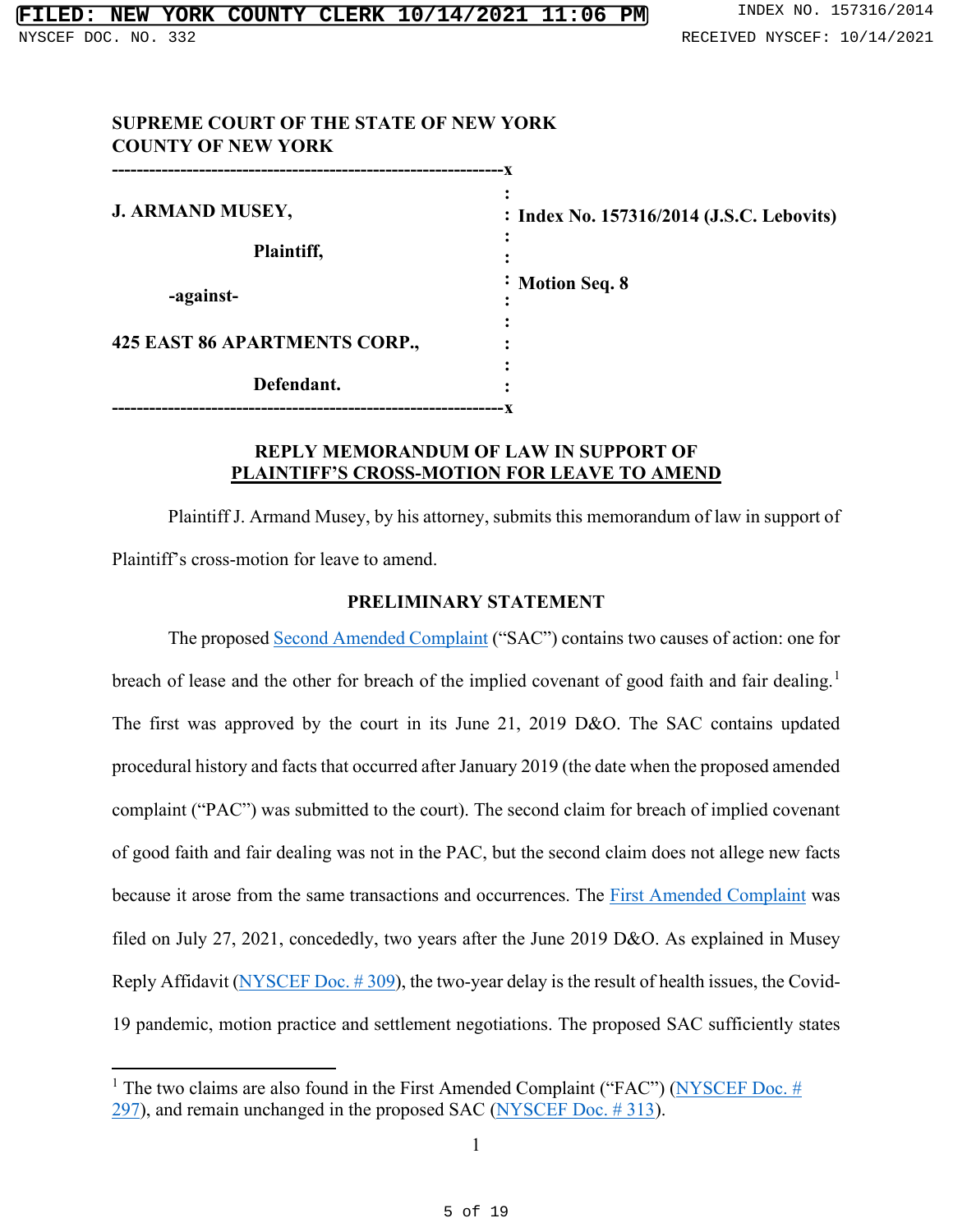two causes of action, which contain facts that were already known to Defendants as argued below in Point II (C).

Defendant's Opposition Memo of Law and the affidavit accompanying it do not withstand scrutiny. Both selectively cite documents while omitting material parts of the same document that in effect defeat their propositions. For example, Defendant argues that the Lease allows it to counterclaim for attorney's fees that it "incurred in defending against an action or proceeding brought by the Lessee." [\(NYSCEF Doc.# 328,](https://iapps.courts.state.ny.us/nyscef/ViewDocument?docIndex=sWykSavgCkk/jZWFKF91XA==) p.8). But Defendant's interpretation omits the prefatory clause "[i]f the Lessee shall at any time be in default hereunder," which is a necessary condition as argued below in Point I (C)(ii).

In another example, Defendant's property manager Kaswaree Narine Cleary claims that a report by one of Plaintiff's architects "opines only that the roof membrane is 'not of the type best suited for setback terrace' but not that a terrace surface could not be installed thereover." (NYSCEF Doc.  $\#$  319, at  $\P$  9). This is not true. The report provides a long list of issues to resolve before installing anything "thereover" as described below in Point I (B) below.

In yet another example, Defendant's opposition claims that Plaintiff's "Amended Complaint" challenges the court's prior exclusive use ruling for merely referencing the issue as it relates to the claim of breach of the implied covenant. (NYSCEF Doc.  $\#$  328, pp. 10-11). Plaintiff's moving papers, the FAC, and the proposed SAC make no challenge to the court's ruling on exclusive use, but Defendant argues to the contrary citing a non-existent portion of Plaintiff's moving brief: "Contradicting himself, Plaintiff also argues why this claim has merit and should not be dismissed." Id. (referring to page 14 of Defendant's Opposition Memo of Law, NYSCEF [Doc. # 317\)](https://iapps.courts.state.ny.us/nyscef/ViewDocument?docIndex=bUQp4xOMcphbJWVQv8k8gg==). But nowhere on page 14 or anywhere else in Plaintiff's moving brief does Plaintiff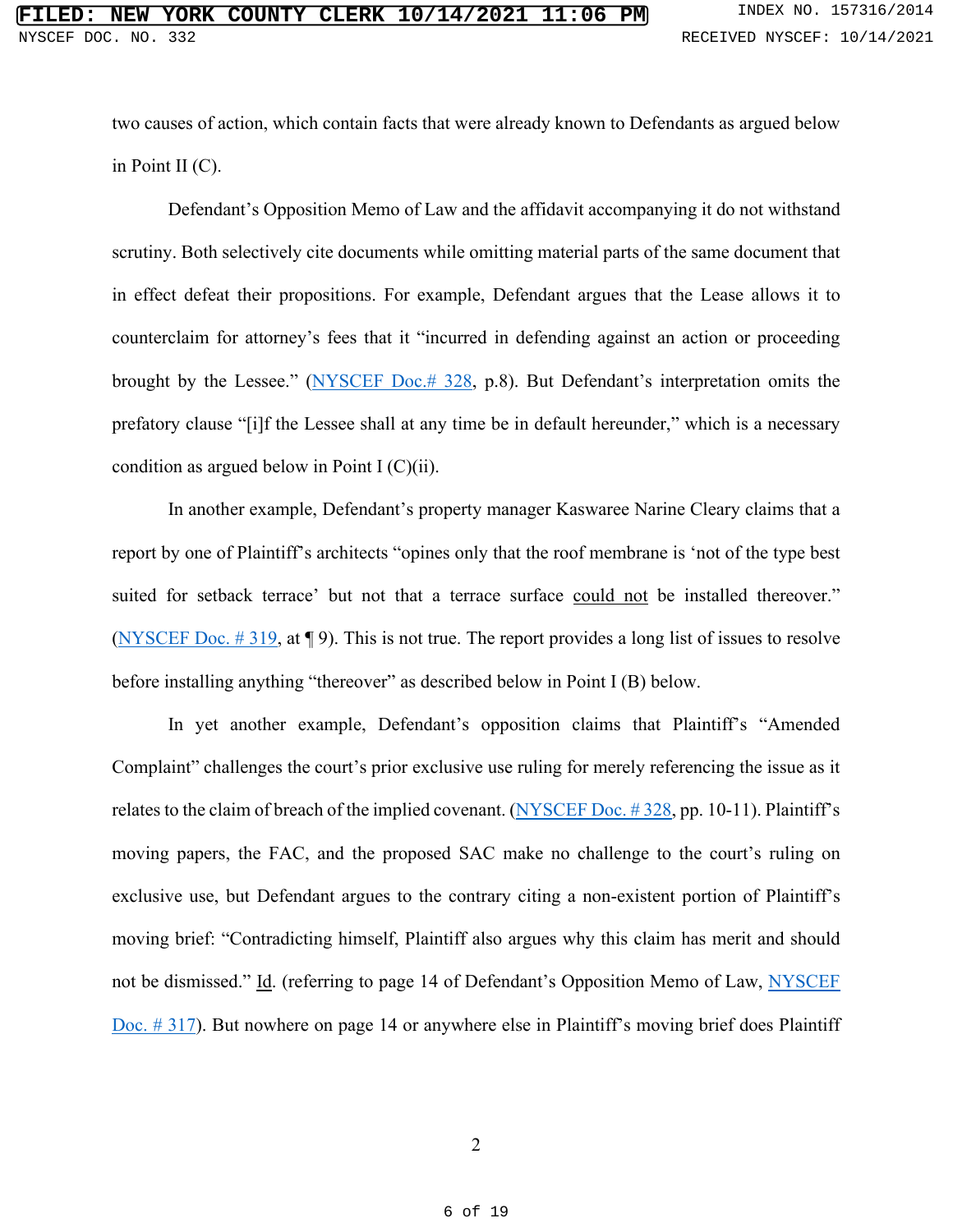state or suggest what Defendant attributed to it, or any hint that Plaintiff is challenging a prior ruling.

#### **ARGUMENT**

## **POINT I: PLAINTIFF SHOULD BE GIVEN LEAVE TO FURTHER AMEND HIS COMPLAINT IN THE FORM OF THE SECOND AMENDED COMPLAINT.**

## **A. The first cause of action has been resolved because Defendant paid the claim.**

Because of Defendant's payment of the claim relating to the terrace doors on or about September 14, 2021, Plaintiff is not pursuing the claim in the proposed SAC.

## **B. The second cause of action has NOT been rendered moot.**

Defendant's steps to cure its breach of contract do not absolve the original breach of lease. Defendant cites no case law to support its position that since Defendant argues it provided a coverable terrace after Plaintiff's filing of the FAC, then the past breach and damages arising from the continued breach should be excused or resolved. Instead, Defendant submits the Affidavit of Cleary, sworn to on October 7, 2021 [\(NYSCEF Doc. # 319\)](https://iapps.courts.state.ny.us/nyscef/ViewDocument?docIndex=zlTUQVutFRqp4EimKXJStA==) who falsely claims that the report prepared by Plaintiff's architect Michael Granville "opines only that the roof membrane is 'not of the type best suited for setback terrace,' but not that a terrace surface could not be installed thereover." (Id. at ¶ 10). Hence, Defendant claims that the Granville report supports its position that the roof membrane was "suitable for terrace pavers" that Plaintiff has wanted to install since 2013. [\(NYSCEF Doc. # 328,](https://iapps.courts.state.ny.us/nyscef/ViewDocument?docIndex=sWykSavgCkk/jZWFKF91XA==) p. 7). This is a brazen misrepresentation of that report's important conclusions.

In fact, the Granville report made seven recommendations to carry out before installing any pavers, including identifying the products used in the roof membrane, verifying its adhesion and dryness, investigating leaks, confirming energy code compliance, restoring adequate drainage, and either the full replacement of the un-warrantied membrane, or "if the existing roofing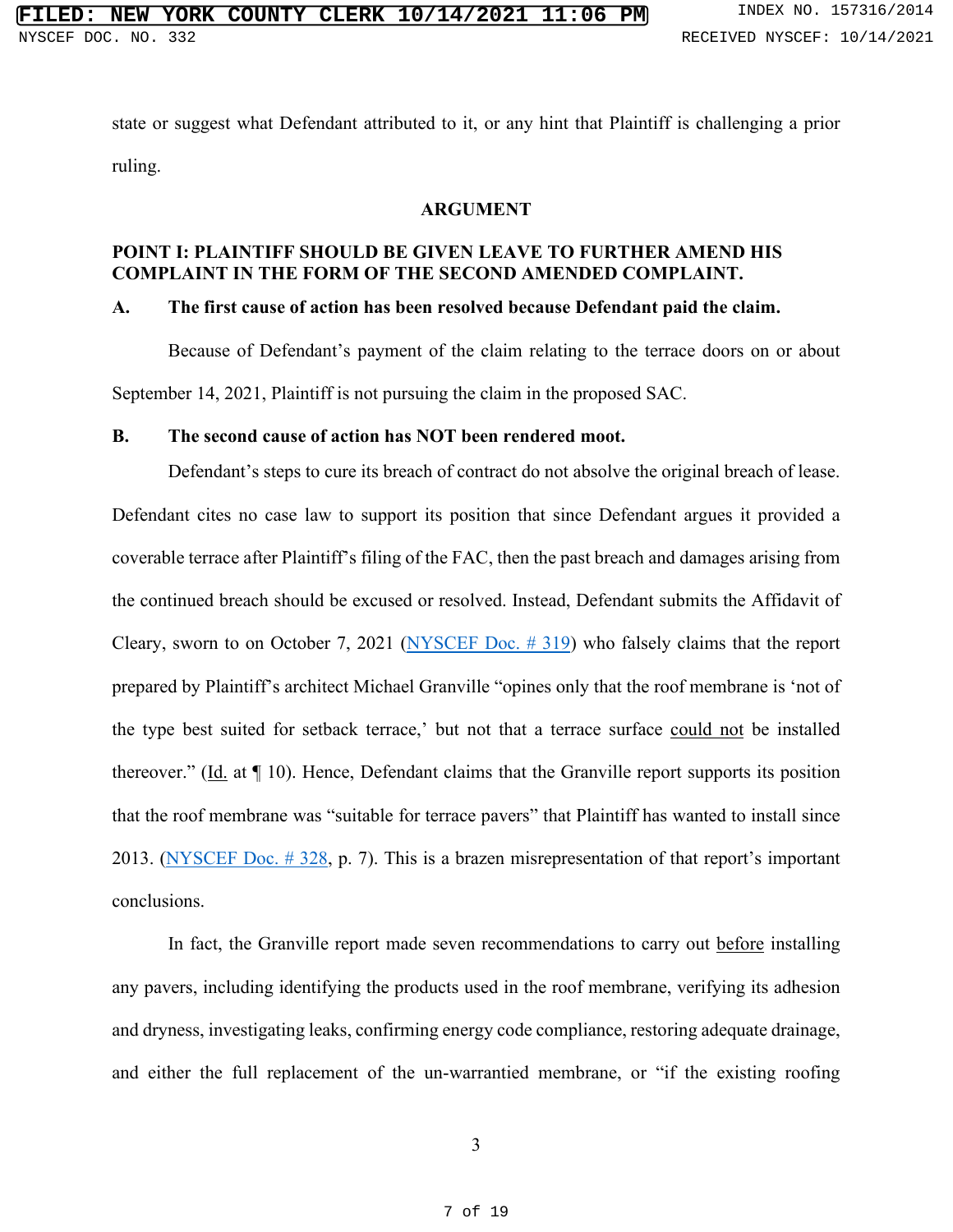membrane … [is] a suitable substrate, a layer of fluid-applied, reinforced catalyzed resin membrane could be applied over it." [\(NYSCEF Doc. #323,](https://iapps.courts.state.ny.us/nyscef/ViewDocument?docIndex=5UAq0vO_PLUS_25xSvv6JYrV1Ag==) p. 8, ¶ 4).

Granville noted that "it is not advisable to perform any roofing work or to install pavers and other finishes until all leaks are inspected and their causes identified and repaired." (Id. at p.2, ¶ 3). He also noted: "Off-street parapets at the PHA terrace level are very close to the required minimum height of 42", without any provision having been made for the required surfacing to protect the roofing membrane from the expected occupancy. Railing heights will need to be raised to maintain the 42" height above the finished walking surface." (Id. at p. 5, ¶ 9.c).

The Granville report in reality, instead of supporting Defendant's position, provides

compelling evidence that the terrace surface was not in a condition that can be used by Plaintiff.

## **C. The third cause of action for breach of implied covenant of good faith and fair dealing is sufficiently alleged.**

In the proposed SAC, the second cause of action specifically alleges that Defendant breached the implied covenant by:

- a. withholding information necessary to prepare a technical plan to make the Terrace usable; and/or
- b. withholding information necessary to address or cure any alleged violations of the Lease or the Standards; and/or
- c. drafting and promulgating the Standards with the deception that there was a warranty for the roof membrane; and/or
- d. unreasonably denying approval of design plans for the Terrace; and/or
- e. wrongfully challenging Plaintiff's exclusive use of the Terrace. (SAC ¶ 157).

Defendant argues that each of the above allegation are without merit. Plaintiff addresses them as

follows: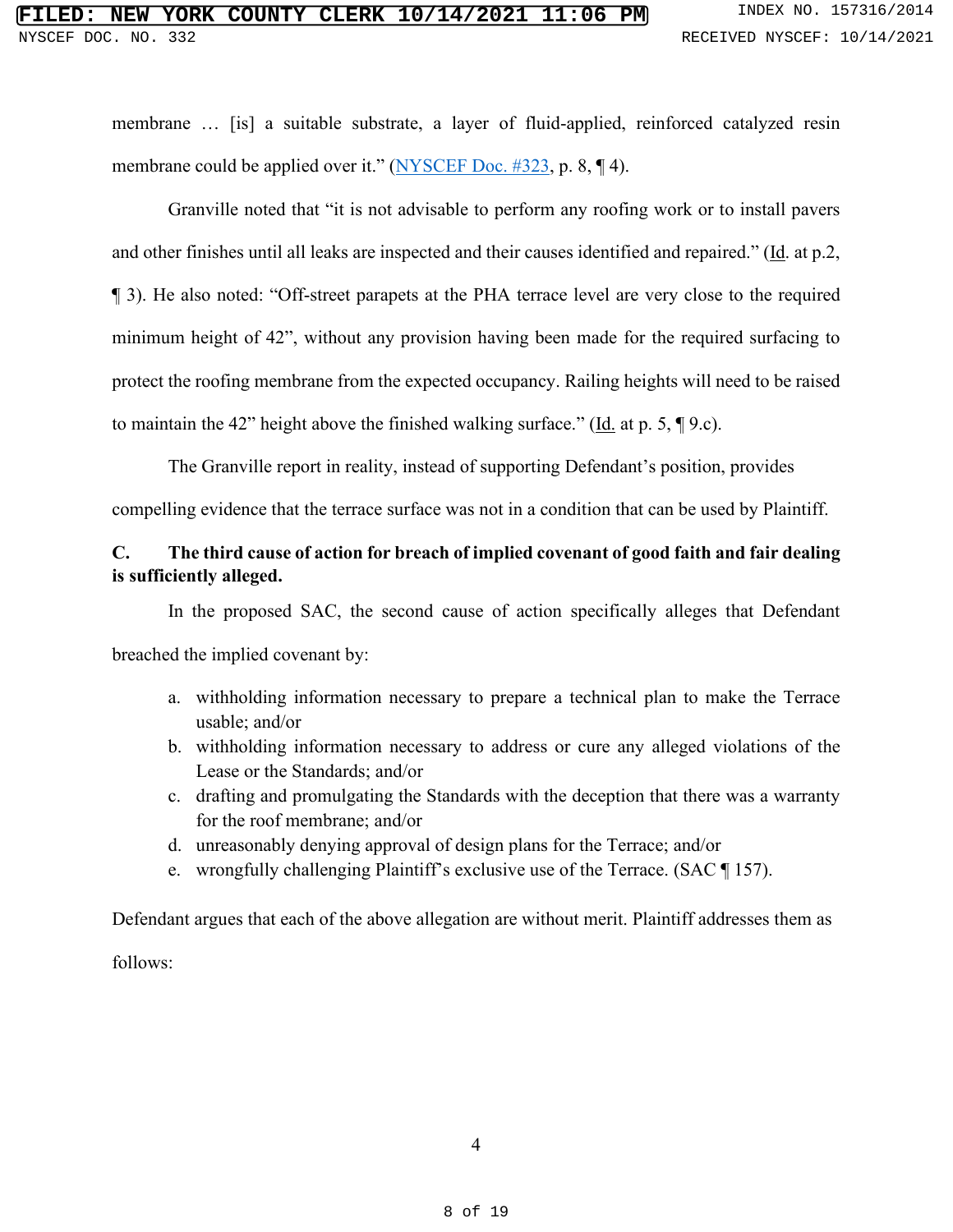## **(i) The Co-op withheld from Plaintiff information about the roof membrane that would have allowed Plaintiff to submit a design plan for the terrace.**

Plaintiff claims in the SAC that Defendant withheld information necessary for Plaintiff to prepare a design plan. Defendant responded that "Co-op may choose to review shareholder renovation requests as it sees fit" and that the "Co-op has been telling Plaintiff, since at least 2014, that it needs information from Plaintiff first, in order to advise what will be required by the Co-op to ensure that the roof membrane will be adequately protected." [\(NYSCEF Doc. # 328,](https://iapps.courts.state.ny.us/nyscef/ViewDocument?docIndex=sWykSavgCkk/jZWFKF91XA==) p. 7).

This makes no sense because to determine what Plaintiff could place over the roof membrane, i.e., type of pavers and their weights, etc., Plaintiff's architects needed and requested the membrane's technical specifications. (SAC ¶¶ 114-118). The architects advising Plaintiff requested the information to inform their calculations and design plans. (SAC ¶ 117). The second recommendation in the Granville report states: "Investigate the existing terrace roofing membrane, confirming Energy Code Compliance of the current assembly and identifying the products used. If necessary make probes to check adhesion, dryness and number of roofing plies." [\(NYSCEF](https://iapps.courts.state.ny.us/nyscef/ViewDocument?docIndex=5UAq0vO_PLUS_25xSvv6JYrV1Ag==)  [Doc. #323,](https://iapps.courts.state.ny.us/nyscef/ViewDocument?docIndex=5UAq0vO_PLUS_25xSvv6JYrV1Ag==) p. 8, ¶ 2). Plaintiff was reluctant to spend thousands of dollars on a design only for Defendant to respond "No, go fish."

Defendant does not deny that it withheld the technical specifications from Plaintiff and his architects. Its position has always been that the burden was on Plaintiff to propose a plan and it would respond as it saw fit.

# **(ii) The Co-op takes the position that Plaintiff is in default of the lease and owes attorney's fees, but refuses to disclose that default despite Plaintiff's request.**

Defendant counterclaimed for attorney's fees "incurred in defending against an action or proceeding brought by a Lessee," pursuant to Par. 28 of the Lease. [\(NYSCEF Doc. # 18,](https://iapps.courts.state.ny.us/nyscef/ViewDocument?docIndex=dqR7lIJcUSPaZBRROIn5aQ==) p. 79). Plaintiff alleges that Defendant withheld information necessary to address or cure any alleged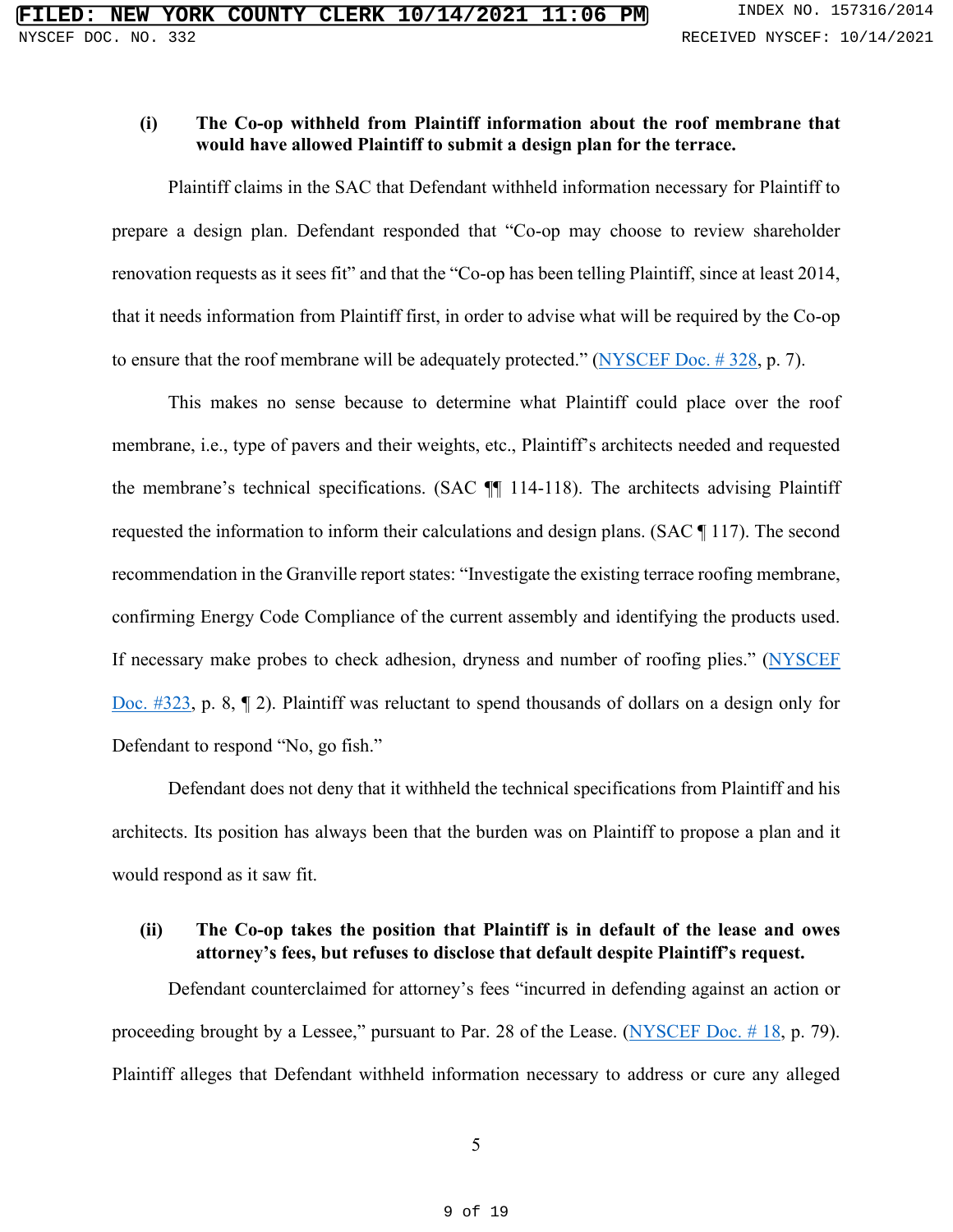violations of the Lease or the Standards. (SAC ¶ 157(b)). In response, Defendant argued that the

Co-op never "charged Plaintiff with a violation of the Lease." [\(NYSCEF Doc.# 328,](https://iapps.courts.state.ny.us/nyscef/ViewDocument?docIndex=sWykSavgCkk/jZWFKF91XA==) p.8-9).

In its counterclaim for attorney's fees Defendant has misread the Par. 28 of the Lease,

which allows Defendant to interpose a counterclaim for attorney's fees under, only if Plaintiff is

in default. Par. 28 states in full:

If the Lessee shall at any time be in default hereunder and the Lessor shall incur any expense (whether paid or not) in performing acts which the Lessee is required to perform, or in instituting any action or proceeding based on such default, or defending, or asserting a counterclaim in, any action or proceeding brought by the Lessee, [then] the expense thereof to the Lessor, including reasonable attorney's fees and disbursements, shall be paid by the Lessee to the Lessor, on demand as additional rent.

(see [NYSCEF Doc. # 265\)](https://iapps.courts.state.ny.us/nyscef/ViewDocument?docIndex=gLYxA6O7PSIlpMtb1CIVSg==) (emphasis added). Although this single-sentence paragraph is complex,

there is no doubt that the initial conditional clause ("If the Lessee shall at any time be in default

hereunder ...") is necessary and conjunctive with expenses incurred variably:

- "in performing acts which the Lessee is required to perform, or
- in instituting any action or proceeding based on such default, or
- **Fin** defending, or asserting a counterclaim in, any action or proceeding brought by the Lessee...."

Plaintiff has requested that Defendant disclose his alleged default but Defendant has declined to respond with more than "any violation is subject of litigation." (SAC ¶ 101) Because the necessary condition – default - has not been met, the request for attorney fees is improper.

# **(iii) The SAC has sufficiently alleged that Defendant deceived Plaintiff about the existence of a warranty for the roof membrane.**

SAC Par. 157(c) alleges that Defendant "draft[ed] and promulgat[ed] the [Roof] Standards with the deception that there was a warranty for the roof membrane." The details of the deception are alleged in the Complaint. (SAC ¶¶ 38-43). Plaintiff is not challenging the Roof Rules, contrary to Defendant's contention. [\(NYSCEF Doc.# 328,](https://iapps.courts.state.ny.us/nyscef/ViewDocument?docIndex=sWykSavgCkk/jZWFKF91XA==) p. 9-10). As already explained in Plaintiff's moving papers, the FAC (and the proposed SAC) do not challenge the Roof Rules but only allege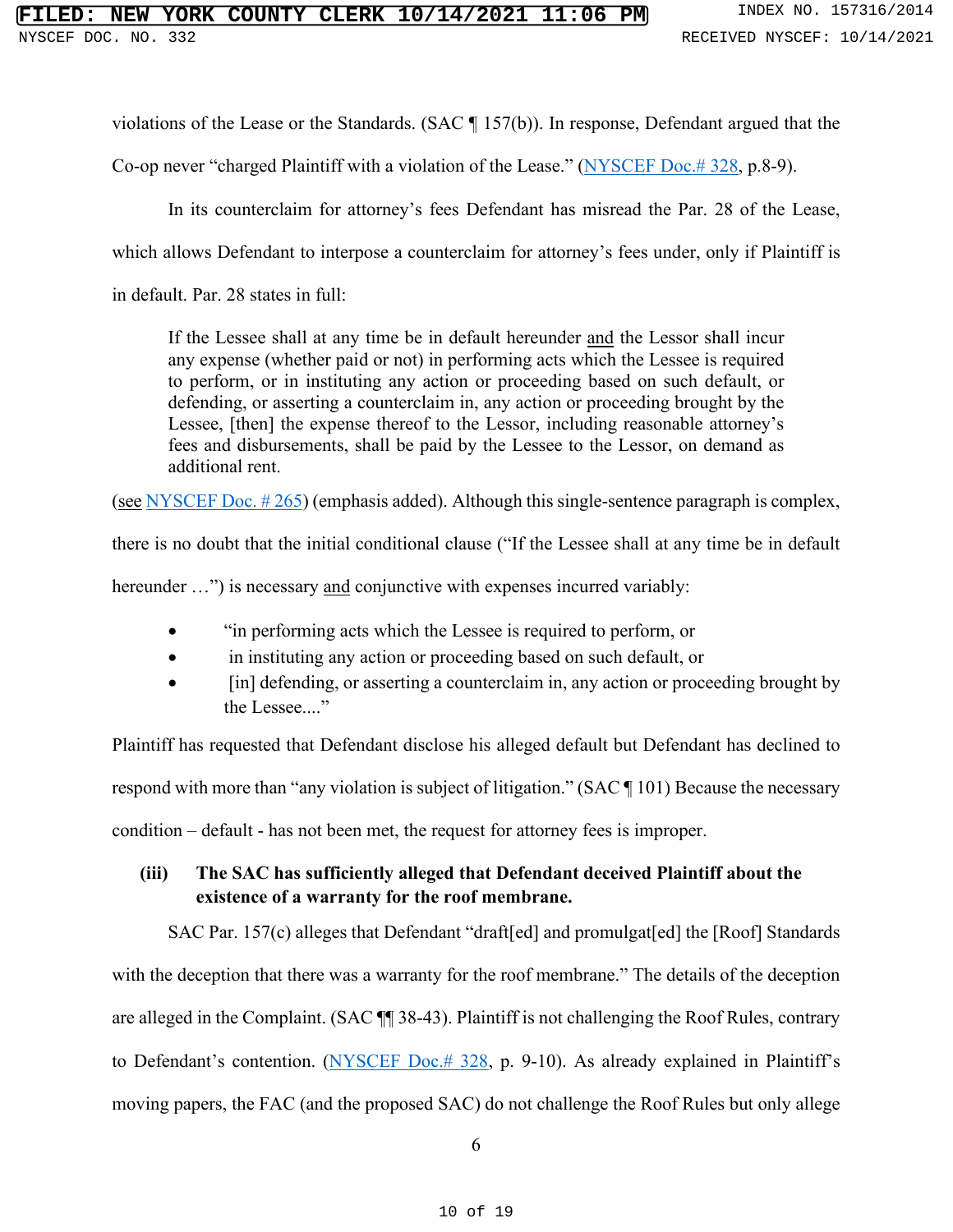that Defendant misrepresented to Plaintiff that the roof membrane had a warranty (FAC ¶¶ 38-42; SAC ¶¶ 37-41), which would be relevant in case the Defendant or any third party complain that Plaintiff's work caused the damage. Defendant does not deny that it did not have a warranty for the roof membrane, despite years of representing that it existed. (FAC ¶¶ 38-42, 44, 66, 120; SAC ¶¶ 37-41, 43, 65, 119).

## **(iv) Defendant has unreasonably denied approval of Plaintiff's design plans for the terrace, which required Plaintiff to incur unnecessary expenses.**

The FAC and the SAC allege that Defendant unreasonably denied approval of Plaintiff's design plans. In its opposition for leave to amend, Defendant responds that the plan has been approved albeit recently (August 9, 2021) (Cleary Affid. ¶7), and therefore the claim must be dismissed. But the breach and the resulting damages do not go away just because the breach was remedied. The SAC alleges that Defendant refused to provide information on the roof membrane or its fictional warranty, and that between December 2018 and April 2021, Plaintiff submitted and re-submitted his design plans on ten occasions. (SAC ¶¶ 44-46). Each time, Defendant responded to each submittal with non-substantive requests, e.g., for information about the height of blades of artificial grass or for five architectural printouts of a ten-page plan. (Musey Reply Affid. ¶¶ 12).

#### **(v) Plaintiff is not challenging the issue of exclusive use.**

It is clear from the FAC and the proposed SAC that Plaintiff does not challenge the issue of exclusive use, after it had been an issue perpetuated by Defendant. However, Defendant continues to misrepresent Plaintiff's position – in Defendant's opposition brief [\(NYSCEF Doc.](https://iapps.courts.state.ny.us/nyscef/ViewDocument?docIndex=sWykSavgCkk/jZWFKF91XA==)  [328,](https://iapps.courts.state.ny.us/nyscef/ViewDocument?docIndex=sWykSavgCkk/jZWFKF91XA==) p. 11), it claims that Plaintiff is still challenging "exclusive use" and is "argu[ing] why this claim has merit and should be dismissed." Defendant purports to cite to Plaintiff's brief [\(NYSCEF](https://iapps.courts.state.ny.us/nyscef/ViewDocument?docIndex=bUQp4xOMcphbJWVQv8k8gg==)  [Doc. 317,](https://iapps.courts.state.ny.us/nyscef/ViewDocument?docIndex=bUQp4xOMcphbJWVQv8k8gg==) p. 14) and claims that "[t]his is a shining example of Plaintiff's insistence on fighting when there is no disagreement over which to dispute." [\(NYSCEF Doc. 328,](https://iapps.courts.state.ny.us/nyscef/ViewDocument?docIndex=sWykSavgCkk/jZWFKF91XA==) p. 11). But there is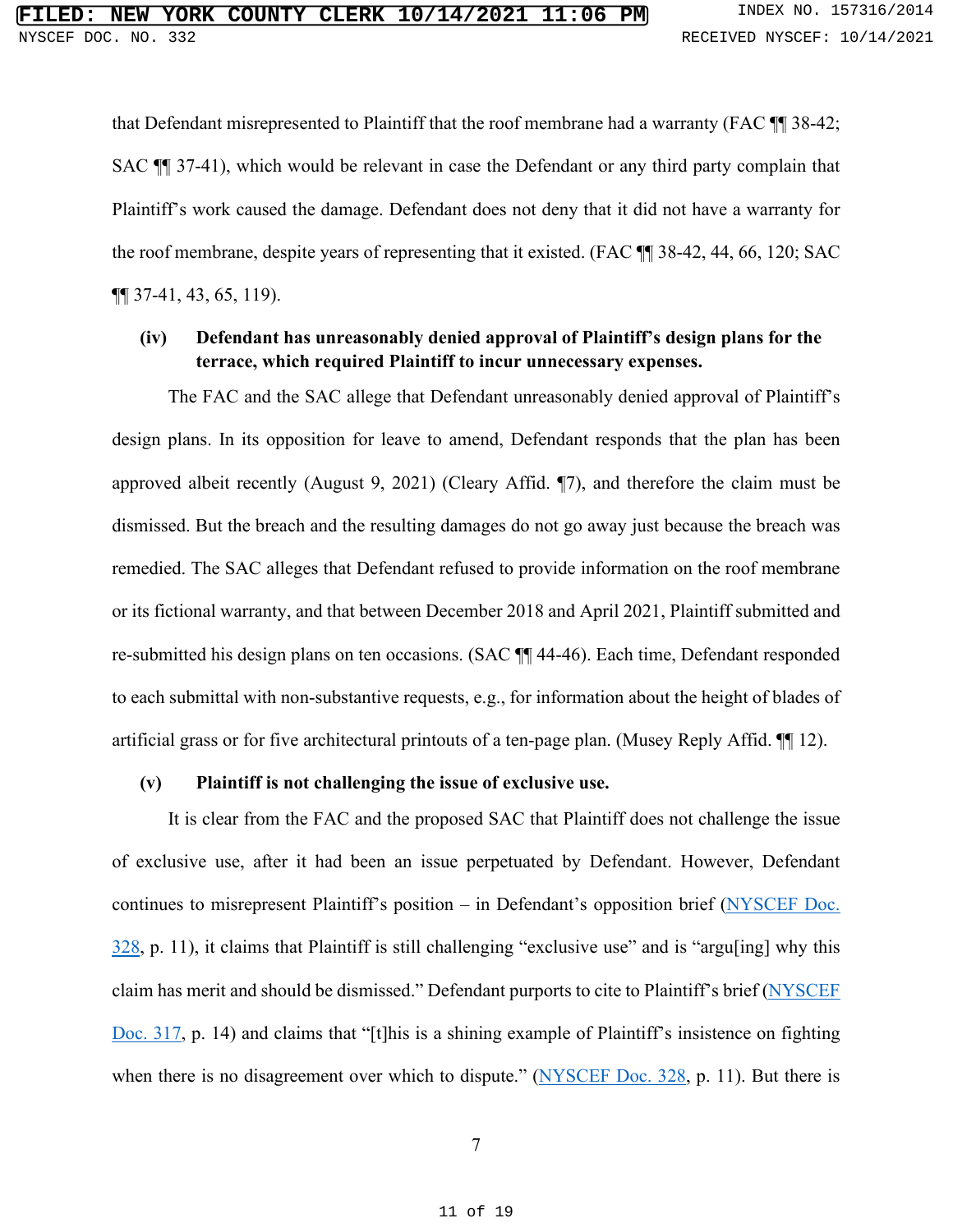nothing in Plaintiff's brief, FAC, or proposed SAC that comes close to suggest that Plaintiff is

disputing a prior decision.

# **(vi) Paragraph 29(a) of the Lease does not preclude the claim for damages for breach of lease.**

In the proposed SAC ¶ 158, Plaintiff alleges that as a result of the breaches outlined Par.

157**, "**Plaintiff has suffered damages in an amount to be determined at trial, along with abatements,

prejudgment interest, and costs of this action, including attorney's fees." Defendant contends that

no damages are permitted pursuant to Lease Par. 29(a). The paragraph reads in full:

The Lessor shall not be liable, except by reason of Lessor's negligence, for any failure or insufficiency of heat, or of air conditioning (where air conditioning is supplied or air conditioning equipment is maintained by the Lessor), water supply, electric current, gas, telephone, or elevator service or other service to be supplied by the Lessor hereunder, or for interference with light, air, view or other interests of the Lessee. **No abatement of rent or other compensation or claim of eviction shall be made or allowed because of the making or the failure to make or delay in making any repairs, alterations or decorations to the building, or any fixtures, or appurtenances therein**, or for space taken to comply with any law, ordinance or governmental regulations, or for interruption or curtailment of any service agreed to be furnished by the Lessor, due to accidents, alterations or repairs, or to difficulty or delay in securing supplies or labor or other cause beyond Lessor's control, unless due to Lessor's negligence.

See NYSCEF Doc. #265 (emphasis added). Defendant cites the sentence in bold for its argument.

Defendant does not parse the provision or cite any case law but only concludes that since that sentence is there, Plaintiff's damage claim under the third cause of action is "unavailable." [\(NYSCEF Doc. # 328,](https://iapps.courts.state.ny.us/nyscef/ViewDocument?docIndex=sWykSavgCkk/jZWFKF91XA==) p. 11). But the bolded sentence appears to apply only to Lessor's failure or delay in making "repairs, alterations or decorations to the building, or any fixtures or appurtenances." Par. 29(a) is inapposite for two reasons. First, a full reading of the paragraph indicates the liability limitation only applies to "factors beyond the lessor's control" and even then, is does not apply if the loss is due to the lessor's negligence. Any other reading would be illogical and render the Lease an illusory agreement and contrary to public policy. Second, Par. 29(a) does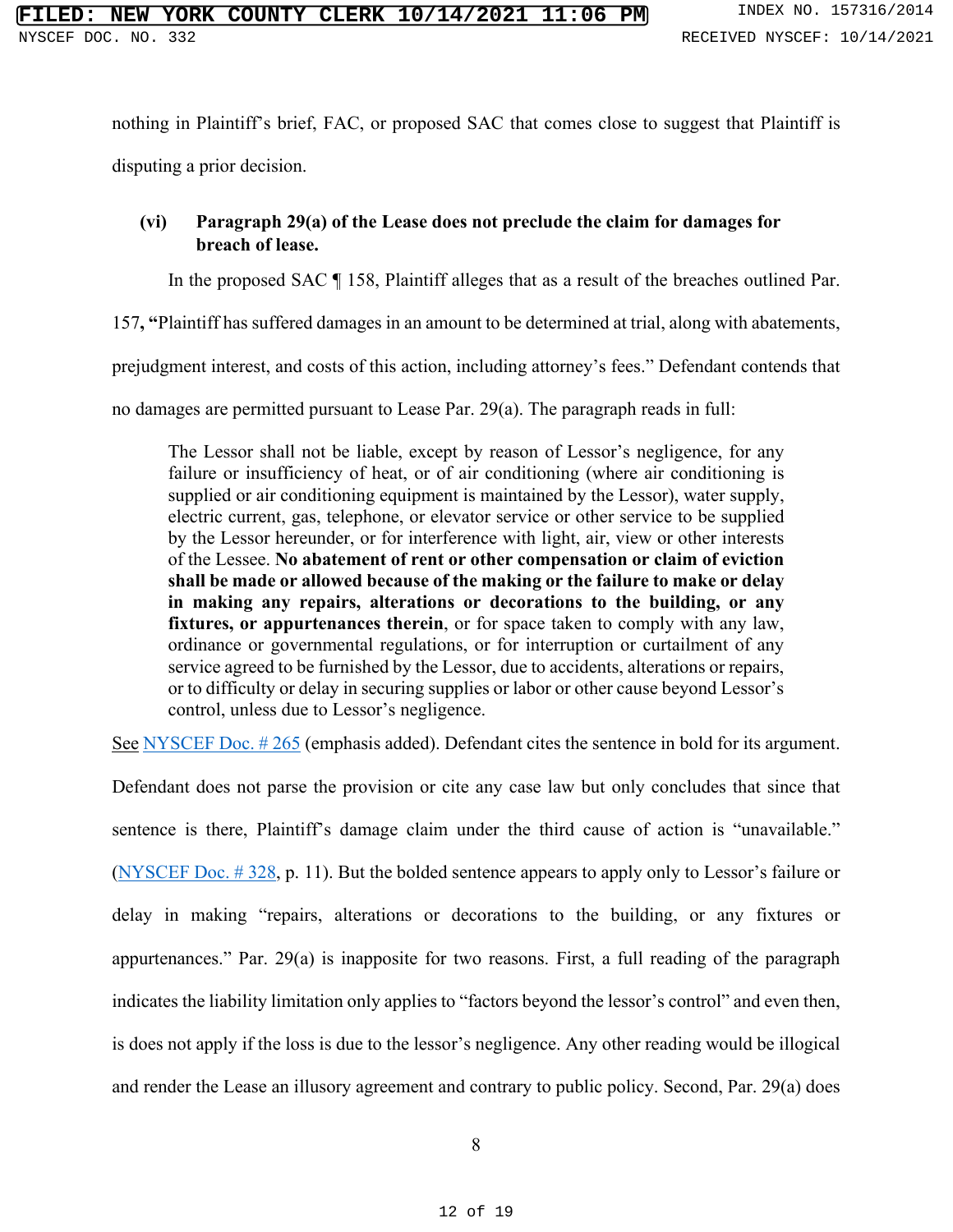not apply to structural features like a roof membrane of the terrace. If Defendant's reading is followed, then Par. 29(a) would have immunized Defendant from liability for not replacing the terrace doors (a structural feature), but that issue is now settled because Defendant reimbursed Plaintiff for replacing the terrace doors. See supra Point I.A.

#### **POINT II: PLAINTIFF'S MOTION FOR LEAVE TO AMEND SHOULD BE GRANTED**

## **A. Counsel properly entered its appearance on behalf of Plaintiff with the filing of the amended complaint so its submissions should be considered by the court.**

Plaintiff's counsel, Loanzon LLP, filed a notice of appearance on October 11, 2021 belatedly as a result of an oversight. See Reply Affirmation of Tristan C. Loanzon, dated October 14, 2021, ¶ 2. He mistakenly believed that he had efiled a notice of appearance on July 27, 2021, the same day that the FAC was efiled. Despite Defendant's protests, Defendant's counsel was fully aware that Plaintiff was represented by Loanzon LLP because Defendant's counsel wrote a letter to Loanzon LLP the day after it filed the FAC. Defendant suffered no prejudice from Loanzon LLP's failure to file or belated filing of a notice of appearance.

There is no statute that requires plaintiffs' counsel to file a notice of appearance, unlike for defendants' counsel (C.P.L.R. 320) or for substitution of counsel (C.P.L.R. 321(b)). Loanzon LLP did not substitute in, but simply was added as another counsel for Plaintiff. In fact, based on the NYSCEF records, there are other counsel of record for Plaintiff.

Defendant cited cases to argue that the FAC should be struck because Loanzon LLP failed to file a notice of appearance. In Spallone v. Spallone, 171 A.D.3d 527 (1st Dep't 2019), the court held that an attorney did not have standing to appear at inquest on behalf of defendant because he failed to file a proper substitution. In Elite 29 Realty LLC v. Pitt, 39 A.D.3d 264 (1st Dep't 2007), the court precluded the law firm from submitting a motion on defendant's behalf because it was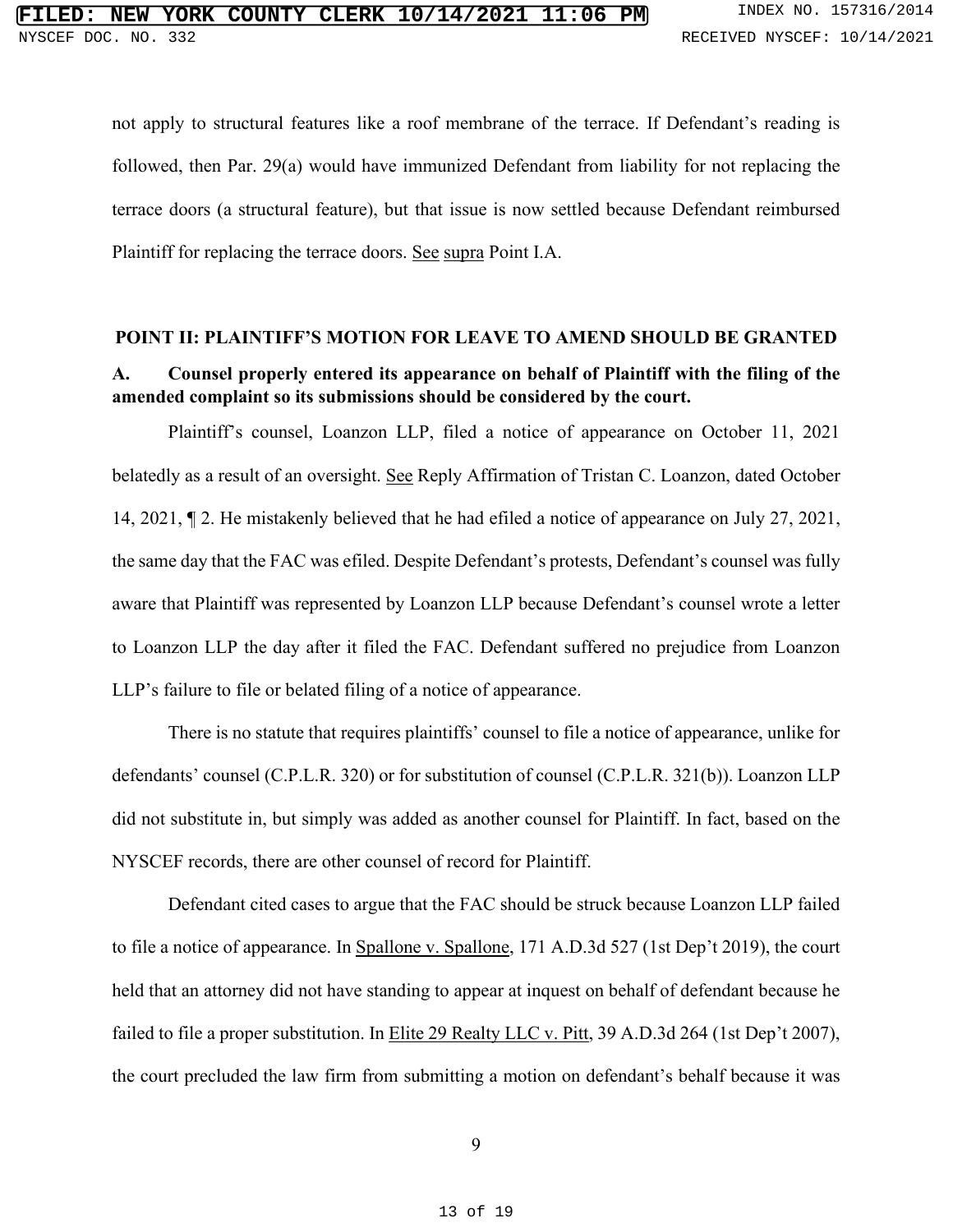not properly substituted. In Dobbins v. Erie County, 58 A.D.2d 733 (4th Dep't 1977), the court held that defendant's counsel was not properly substituted and so it had no standing to file a motion to dismiss. These cases are not applicable because Loanzon LLP was not a substitute counsel, but an additional counsel for Plaintiff.

Finally, in Barlas v. Johnson Elec. Co , 44 Misc.2d 918 (N.Y. Sup. Ct., Queens Co. 1964), the court barred the new attorney from serving a notice of deposition and demand for bill particulars because it was not counsel of record and plaintiff had another counsel that filed the action. The new attorney appeared in the action only to defend plaintiff on a counterclaim by defendant. But the court in Barlas barred the new plaintiff's attorney because plaintiff would have been represented by different attorneys on different part of the lawsuit, which "would substantially affect the rights of the defendant." Id. at 919. Here, Loanzon LLP served the First Amended Complaint, a type pleading that routinely serves as an appearance, see Siegel, New York Practice 5th § 110, and have litigated all motion (MSQ 7 and 8) since making an appearance on July 27, 2021. There has been no other attorney handling the litigation since Loanzon LLP's appearance on July 27, 202, so there is no risk of confusion or duplication as was the case in Barlas. Moreover, any failure in filing of or delay in Loanzon LLP's notice of appearance does not prejudice Defendant or affect Defendant's substantial rights.

# **B. Plaintiff has presented a reasonable explanation for the delay in amending the complaint and defendant has not been prejudiced in any way.**

The two-year delay of the filing of the FAC is the result of health issues, intervening settlement negotiations, motion practice, plaintiff's change of counsel, and the Covid-19 shutdown, (Musey Reply Affid. ¶¶ 2, 4-7, 9-10, [NYSCEF Doc. # 309\)](https://iapps.courts.state.ny.us/nyscef/ViewDocument?docIndex=pnpHErdYkNm6auSKE6mESQ==), and not because of frivolous reasons. It goes without saying that Plaintiff was not the only party affected by Covid-19. In fact,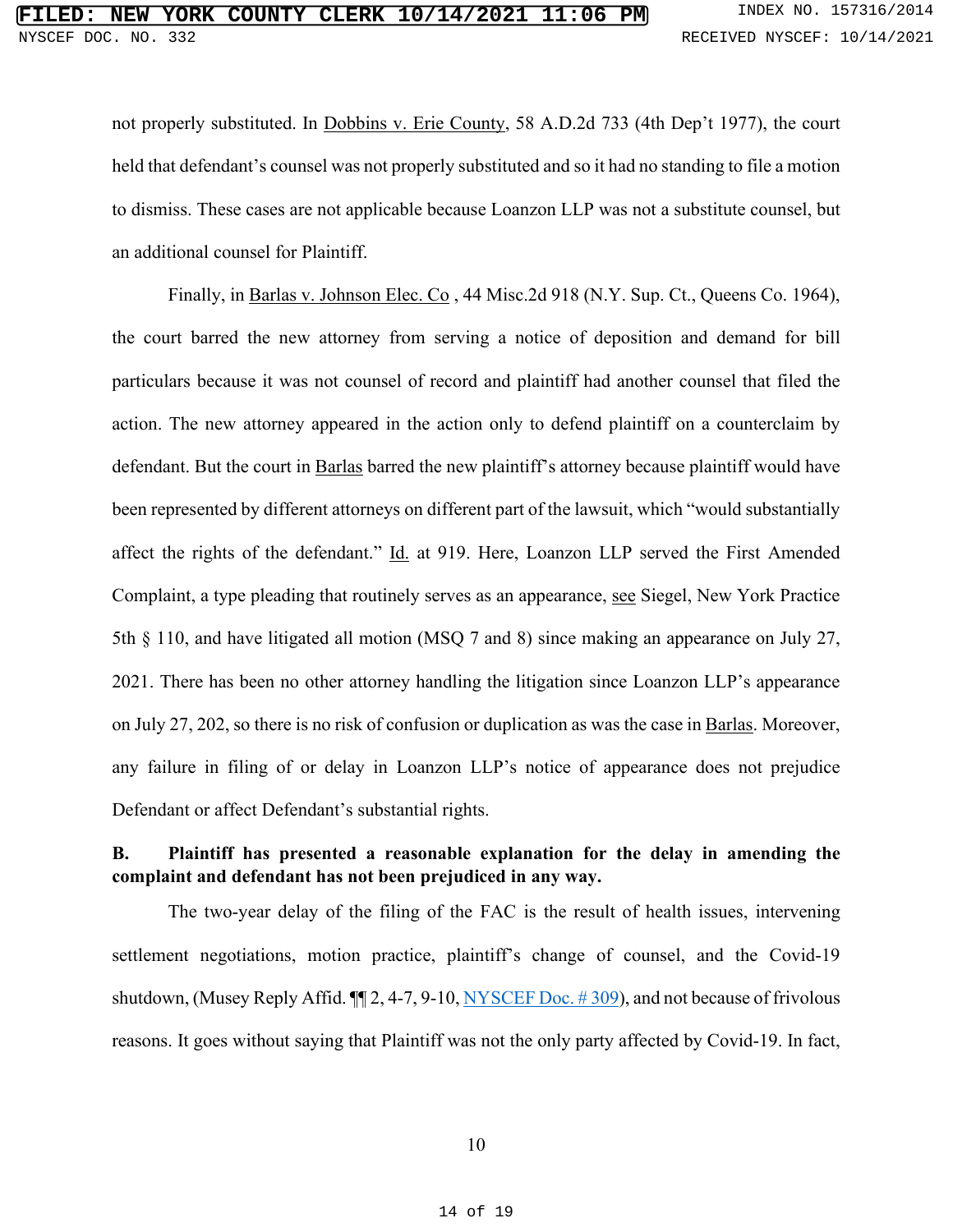Defendant delayed the installation of the new membrane by more than a year because of the Covid-19 pandemic. (Clearly Affid. ¶¶ 3, 6).

But delay on the part of the Plaintiff is not sufficient to deny the proposed amendment. See Jacobson v. McNeil Consumer & Specialty Pharms., 68 A.D.3d 652, 653-54 (1st Dep't 2009). Defendant must also show prejudice. Here, the only prejudice that Defendant claims is that if Plaintiff is allowed to serve the SAC, Plaintiff "will be encouraged to expand his pleading and expand the scope of litigation." [\(NYSCEF Doc. # 328,](https://iapps.courts.state.ny.us/nyscef/ViewDocument?docIndex=sWykSavgCkk/jZWFKF91XA==) p. 17). Jacobson rejected that argument, holding that "[p]rejudice does not occur simply because a defendant is exposed to greater liability ... or because a defendant has to expend additional time preparing its case." Id. at 655.

Defendant relies on Café Lughnasa Inc. v. A & R Kalimian LLC, 176 A.D.3d 523, 523 (1st Dep't 2019) where the court denied leave to amend to a plaintiff "based on the unexplained delay in bringing such claim and the prejudice to the defendant." [\(NYSCEF Doc. # 328,](https://iapps.courts.state.ny.us/nyscef/ViewDocument?docIndex=sWykSavgCkk/jZWFKF91XA==) p. 15-16). But Plaintiff has explained his delay and Defendant has failed to show that it has been hindered in any way.

Defendant cites another inapplicable case. In Sutton Apts. Corp. v. Bradhurst 100 Dev. LLC, 160 A.D.3d 508, 509-10 (1<sup>st</sup> Dep't 2018), the First Department held that the trial court had "appropriately denied [leave to amend] in light of plaintiffs' long delay, which they do not adequately explain, and which occurred notwithstanding that the facts and issues that underlie the proposed amendments were known to them from the outset of the case." Here, the facts and issues underlying the FAC and SAC were not known by Plaintiff at the outset of the case (e.g., the nonexistent warranty) or had not yet transpired.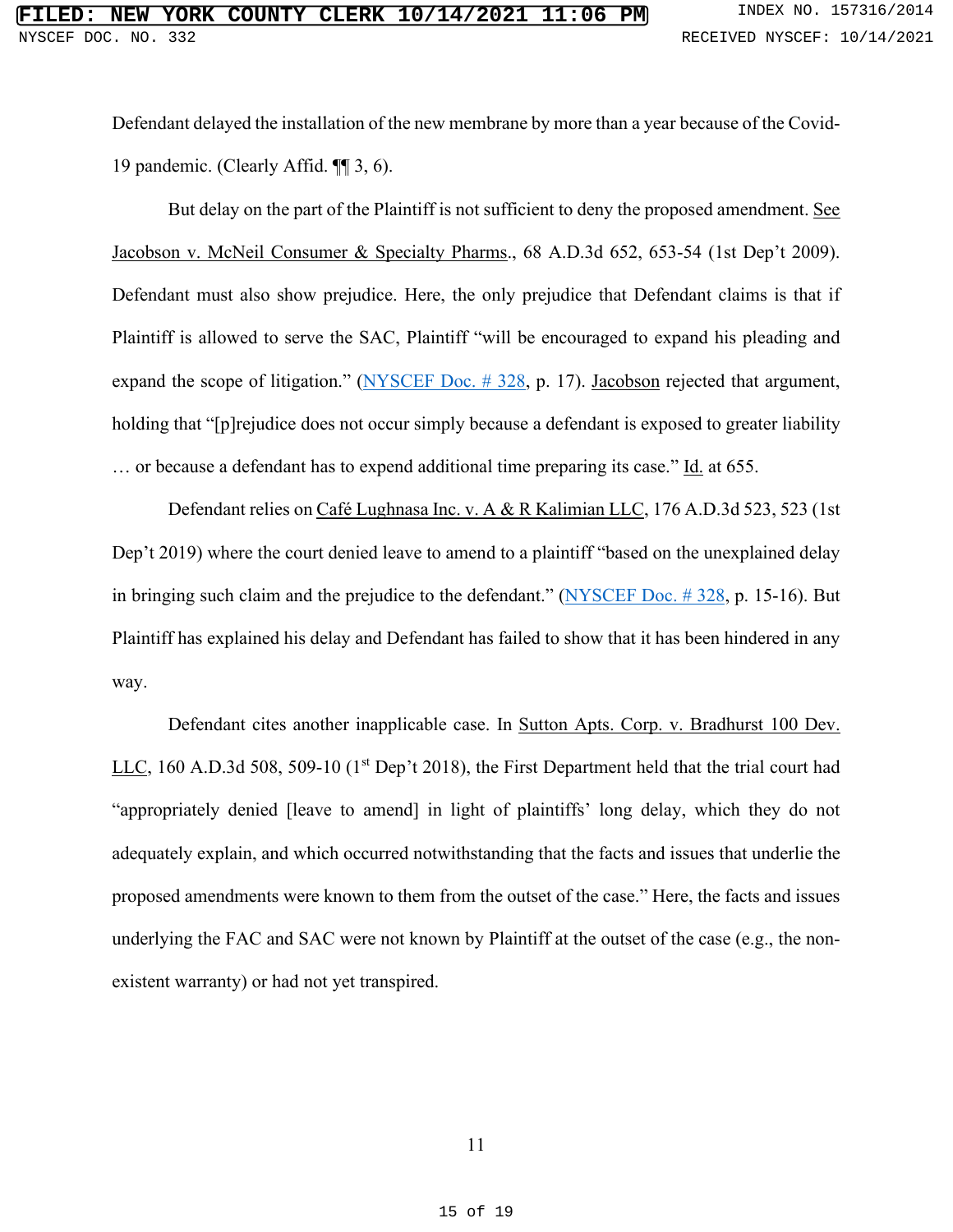# **C. Plaintiff's claims have merit: this court has granted leave to plead a breach of contract claim for Defendant's alleged failure to provide a sound terrace surface to Plaintiff.**

Plaintiff alleges in the SAC facts sufficient to state claims for breach of contract and breach of the implied covenant of good faith and fair dealing. This Court correctly allowed for the former to proceed. Permitting the latter claim will not needlessly complicate or delay this case. Plaintiff addressed the merits of the new causes of action in Point III of its opposition memorandum of law [\(NYSCEF Doc. #](https://iapps.courts.state.ny.us/nyscef/ViewDocument?docIndex=bUQp4xOMcphbJWVQv8k8gg==) 317, pp. 14-16). Neither cause of action has been heard by this court or the Appellate Division.

The request for leave to amend should be granted because the facts and claims alleged in

the proposed SAC have been known to Defendant since the filing of the suit in July 2014 or from

January 2019 when Plaintiff submitted the proposed PAC. (NYSCEF Doc. #218).

Defendant countered that it could not have known facts that occurred after January 2019,

referring specifically to events described in the following paragraphs of the SAC:

• Paragraphs 4-10 (procedural history)

• Paragraphs 21-23 (communications with Defendant regarding on-going work)

• Paragraphs 45-47 (update from Defendant about roof membrane replacement plan and specifications, and an allegation that Defendant, as of May 26, 2021, still had not provided the then-existing membrane information requested by Plaintiff)

Paragraphs 66-69 (update on May 2019 report from Plaintiff's architect Teeter, which report was emailed to Defendant on June 5, 2019) (Musey Reply Affid. 19).

• Paragraph 70 (update that Defendant was cited by NYC DOB on May 8, 2019 for violations relating to cracks and damaged mortar joints in the penthouse apartments)

• Paragraph 105 (Plaintiff application for a home loan and rejection on June 9, 2021)

Paragraphs 123-124 (Plaintiff's receipt from Defendant of the technical specs and warranty information for the "future" roof membrane, and update that Defendant still did not provide the same information about the existing roof membrane)

• Paragraph 139 (allegation that Defendant informed its shareholders in October 2019 that its insurance carrier "continues to pay for the attorney defending" against Plaintiff's action)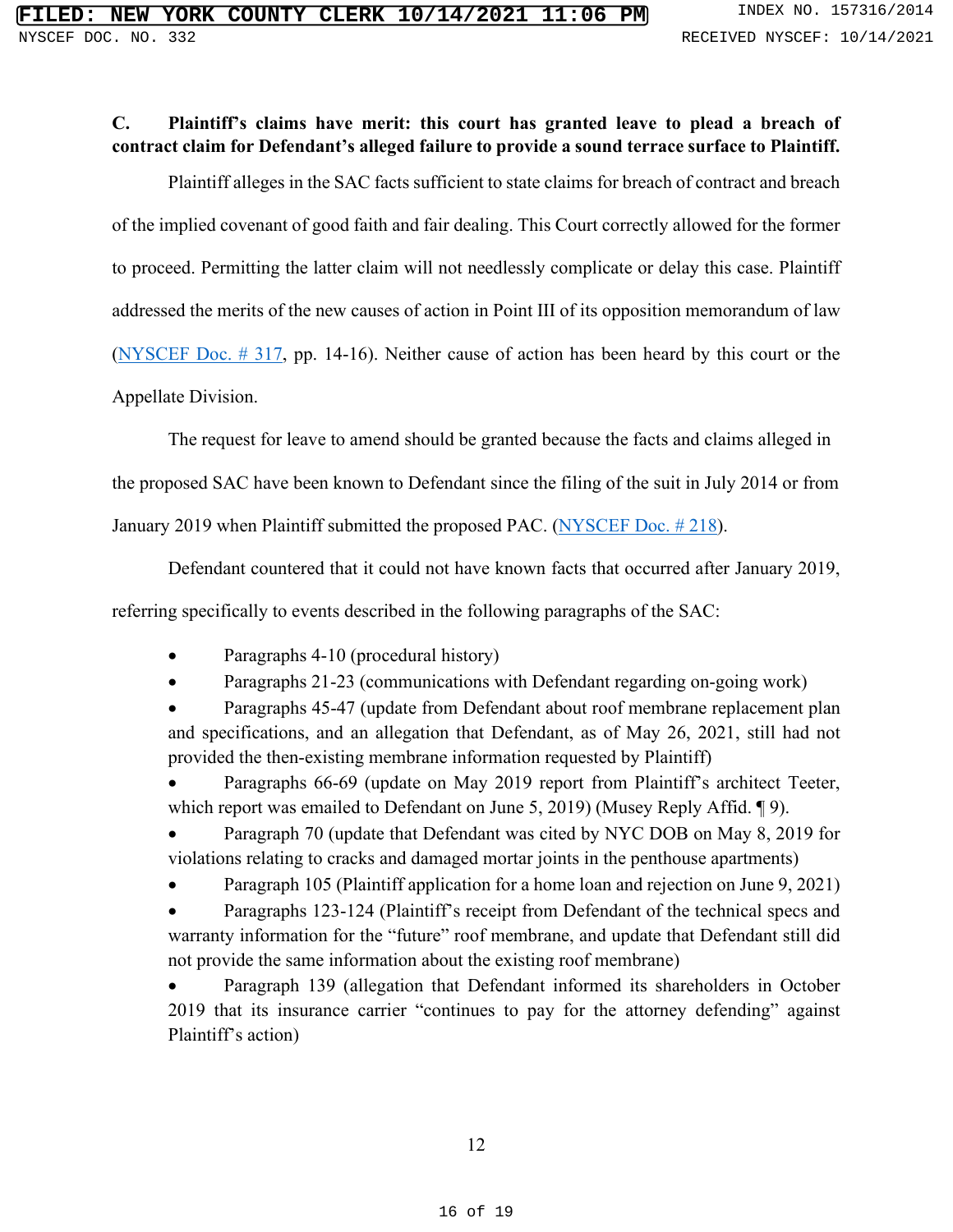Apart from Paragraph 105, all the allegations that Defendant cited were known to it as it was party to those communications, often the originator of the communication. Defendant is being disingenuous by arguing in its opposition that "it could not have known" of those facts. [\(NYSCEF](https://iapps.courts.state.ny.us/nyscef/ViewDocument?docIndex=sWykSavgCkk/jZWFKF91XA==)  Doc. #328, pp. 16-17).

## **D. Defendant offers a slippery slope fallacy to not only oppose Plaintiff's cross-motion but to immunize itself from future liability.**

According to the Defendant, "an order should issue precluding Plaintiff from commencing any new lawsuit against [Defendant] without leave of court." But Defendant's claims – that Plaintiff seeks to relitigate matters previously decided – remain unsupported. This Court rejected Defendant's previous allegations of frivolous litigation. See Decision & Order, dated January 26, 2017 [\(NYSCEF Doc. # 197\)](https://iapps.courts.state.ny.us/nyscef/ViewDocument?docIndex=/_PLUS_e_PLUS_jn5Z7UmWl77Xuyi8_PLUS_A==). Defendant did not address the arguments in Plaintiff's opposition memorandum of law at Point II (B) and (C) with respect to the application of the law of the case doctrine.

In the FAC and the proposed SAC, Plaintiff alleges new facts post-January 2019. Defendant claims that if allowed to do so, Plaintiff "will be encouraged to continue to expand his pleading and expand the scope of the litigation whenever he perceives a slight by the Co-op." [\(NYSCEF Doc. # 328,](https://iapps.courts.state.ny.us/nyscef/ViewDocument?docIndex=sWykSavgCkk/jZWFKF91XA==) p.17). Defendant believes that granting leave to amend only encourages parties to amend their pleadings, and therefore courts should deny them.

As explained in Point II (C) above, the additional facts were procedural history (FAC  $\P$ 1-11), summary of unresolved issues (FAC ¶¶ 12-25), and events that occurred in the parties ongoing relationship since the PAC was filed in January 2019 (FAC ¶¶ 46-48, 67-72, 106, 124-125, 135, & 140). Those same allegations are in the proposed SAC, which differs only from the FAC in that it removes the first cause of action (for the door) and Par. 165(e) regarding unequal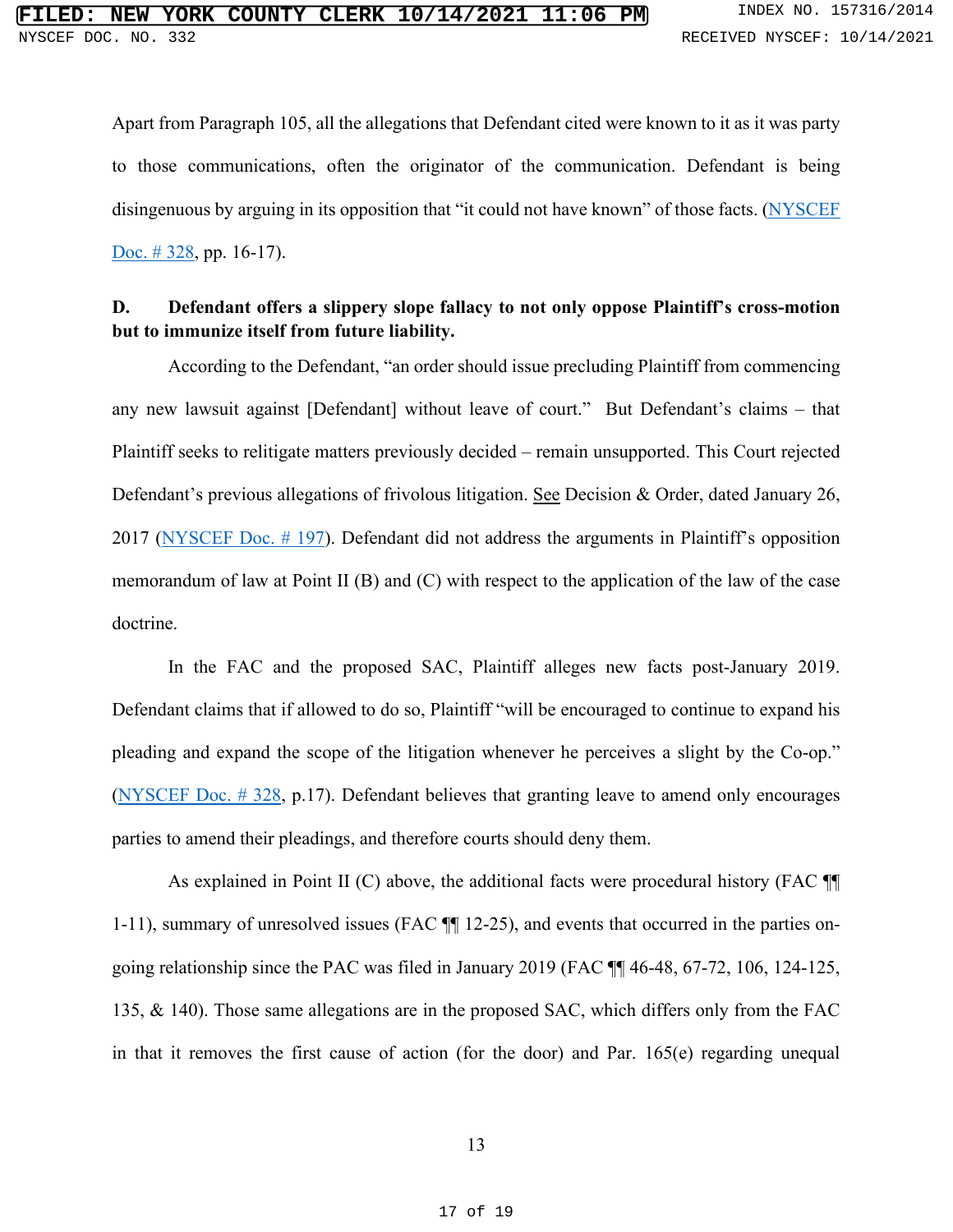# **FILED: NEW YORK COUNTY CLERK 10/14/2021 11:06 PM** INDEX NO. 157316/2014 NYSCEF DOC. NO. 332 **RECEIVED NYSCEF: 10/14/2021**

treatment. The third claim for breach of implied covenant did not allege any new facts but relied on facts already alleged in the PAC.

Defendant cites Jacobson v. McNeil Consumer & Specialty Pharms for support, but there the court granted a motion for leave because "[t]he second amended complaint did not allege any new facts or occurrences, but merely set forth an additional legal theory'.... As such, we conclude that the initial pleading provided sufficient notice of the series of occurrences from which the [] claims arise." 68 A.D.3d 652, 654 (1st Dep't 2009).

## **CONCLUSION**

For the above reasons, Plaintiff respectfully requests the Court to grant Plaintiff's crossmotion for leave to amend, and for any order that the Court deems just and proper.

Dated: New York, New York October 14, 2021

Respectfully submitted,

/s/Tristan C. Loanzon

By: Tristan C. Loanzon LOANZON LLP 1345 Avenue of the Americas, 2nd Fl. New York, NY 10105 (212) 760-1515 Attorneys for Plaintiff

\_\_\_\_\_\_\_\_\_\_\_\_\_\_\_\_\_\_\_\_\_\_\_\_\_\_

TO: Tracy Peterson, Esq. (via NYSCEF) Braverman Greenspun, P.C. 110 East  $42<sup>nd</sup>$  St.,  $17<sup>th</sup>$  Floor New York, NY 10017 Attorneys for Defendant